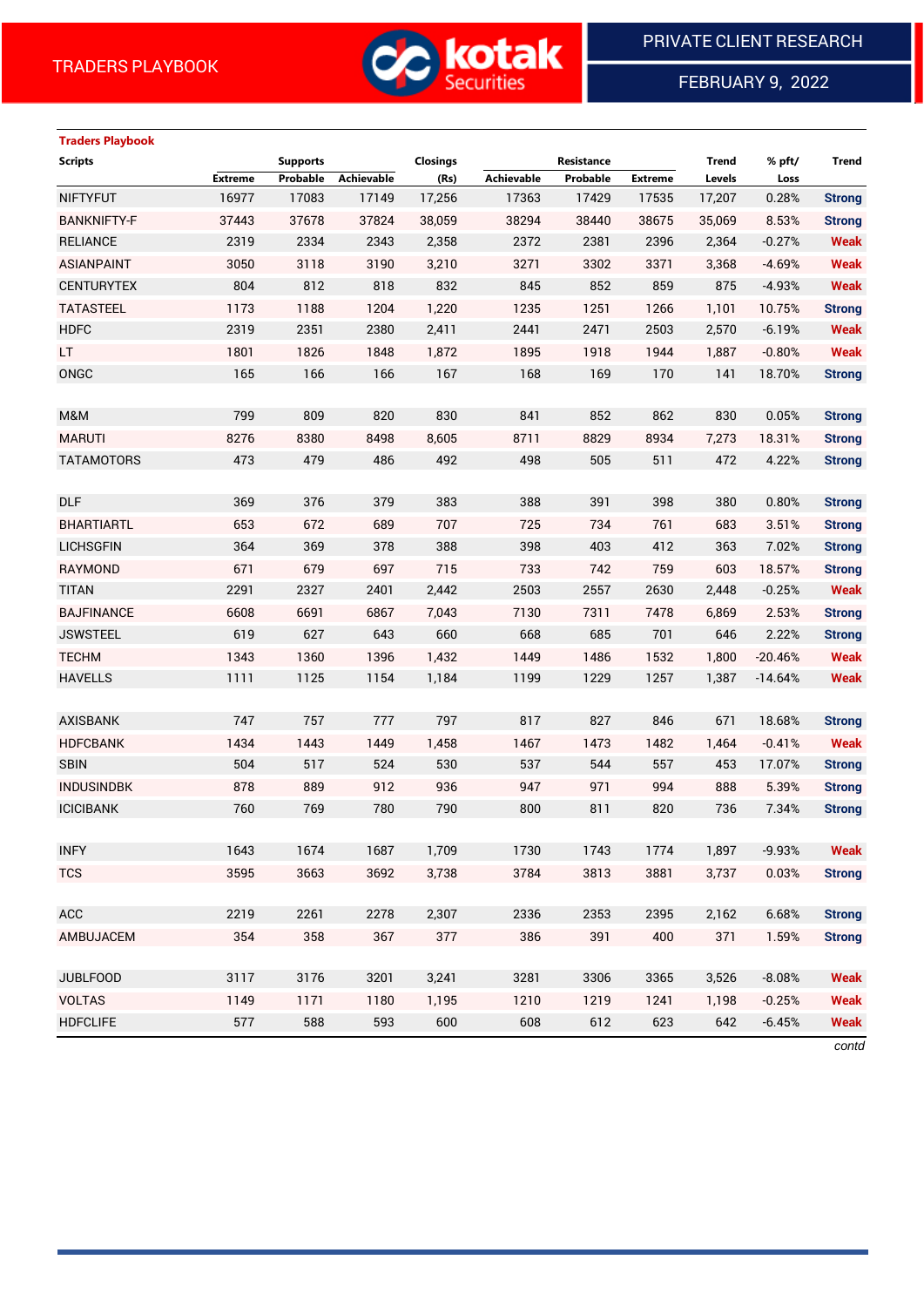#### **Closing Pricess**

Closing price is that price at which a scrip closes on the previous day. Traders can start their intraday trade on this level. The stock or index should sustain above or below the closing price else you should exit the trade. Ideally, half a percent should be the stop loss above or below the closing price to enter the trade.

#### **Trend**

Trend is the level at which the tendency of Indices and Stocks can be identified. For best results, you can use the 'Trend Remarks' to trade. A 'Weak' trend means that traders can trade with a negative bias. If the trend is 'Strong', you can trade long with a positive bias. Base price should be the closing price.

#### **Achievable (Supp/Resis)**

It is the price which can be achieved if the Index/Stock trades above or below the closing price. During normal course of trading, first levels are important as one can take profits around first resistance and supports levels.

#### **Probable (Supp/Resis)**

It's a second resistance/support and can be achieved if stocks/indices are in trending mode. Events can lead stocks and indices to reach these levels.

#### **Extreme levels**

Sometimes, the stocks fall or rise to their average lowest or highest levels FOR THE DAY and that may act as an excellent contra buying or selling opportunity with a stop loss given in the table. This means buying around extreme support and selling around extreme resistance strictly with a given stop loss. For e.g. If the extreme support for Nifty is given at 5605, and in case the market comes down to similar levels, then you can initiate long positions with the given 'stop loss for long' in the column, say at 5585. If it breaks 5585 then the trader must exit the position. This is valid on both the sides.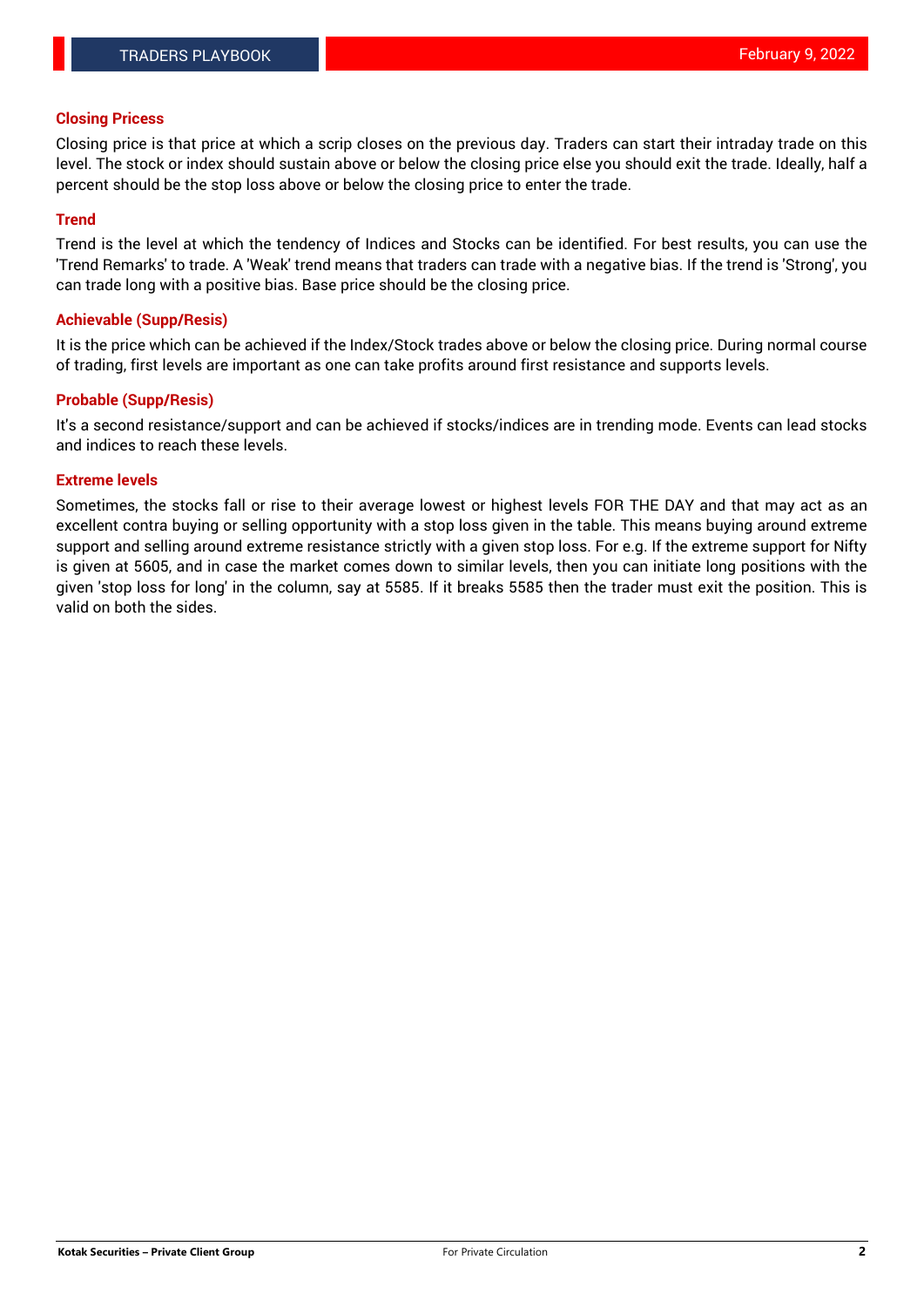#### **RATING SCALE (PRIVATE CLIENT GROUP)**

| <b>BUY</b>             | $-$ | A condition that indicates a good time to buy a stock. The exact circumstances of the signal will be determined by the indicator that an<br>analyst is using.    |
|------------------------|-----|------------------------------------------------------------------------------------------------------------------------------------------------------------------|
| <b>SELL</b>            |     | - A condition that indicates a good time to sell a stock. The exact circumstances of the signal will be determined by the indicator that an<br>analyst is using. |
| <b>Stop Loss Order</b> |     | - An instruction to the broker to buy or sell stock when it trades beyond a specified price. They serve to either protect your profits or<br>limit your losses.  |

#### **FUNDAMENTAL RESEARCH TEAM (PRIVATE CLIENT GROUP)**

**Shrikant Chouhan Arun Agarwal Amit Agarwal, CFA Hemali Dhame** Head of Research Auto & Auto Ancillary Transportation, Paints, FMCG Banking & Finance shrikant.chouhan@kotak.com arun.agarwal@kotak.com agarwal.amit@kotak.com Hemali.Dhame@kotak.com

**Jatin Damania Purvi Shah Rini Mehta K. Kathirvelu** Metals & Mining, Midcap **Pharmaceuticals** Research Associate Support Executive jatin.damania@kotak.com [purvi.shah@kotak.com](mailto:purvi.shah@kotak.com) rini.mehta@kotak.com [k.kathirvelu@kotak.com](mailto:k.kathirvelu@kotak.com)  $+91$  22 6218 6440  $+91$  22 6218 6432

**Sumit Pokharna Pankaj Kumar** sumit.pokharna@kotak.com pankajr.kumar@kotak.com +91 22 6218 6438 +91 22 6218 6434

Oil and Gas, Information Tech Construction, Capital Goods & Midcaps

+91 22 6218 5408 +91 22 6218 6443 +91 22 6218 6439 +91 22 6218 6433

**TECHNICAL RESEARCH TEAM (PRIVATE CLIENT GROUP)**

[shrikant.chouhan@kotak.com](mailto:shrikant.chouhan@kotak.com) [amol.athawale@kotak.com](mailto:amol.athawale@kotak.com) Research Associate +91 22 6218 5408 +91 20 6620 3350 [sayed.haider@kotak.com](mailto:sayed.haider@kotak.com)

**Shrikant Chouhan Amol Athawale Sayed Haider**

# +91 22 62185498

# **DERIVATIVES RESEARCH TEAM (PRIVATE CLIENT GROUP)**

 $+91$  22 6218 5497

**Sahaj Agrawal Prashanth Lalu Prasenjit Biswas, CMT, CFTe** [sahaj.agrawal@kotak.com](mailto:sahaj.agrawal@kotak.com) [prashanth.lalu@kotak.com](mailto:prashanth.lalu@kotak.com) [prasenjit.biswas@kotak.com](mailto:prasenjit.biswas@kotak.com)